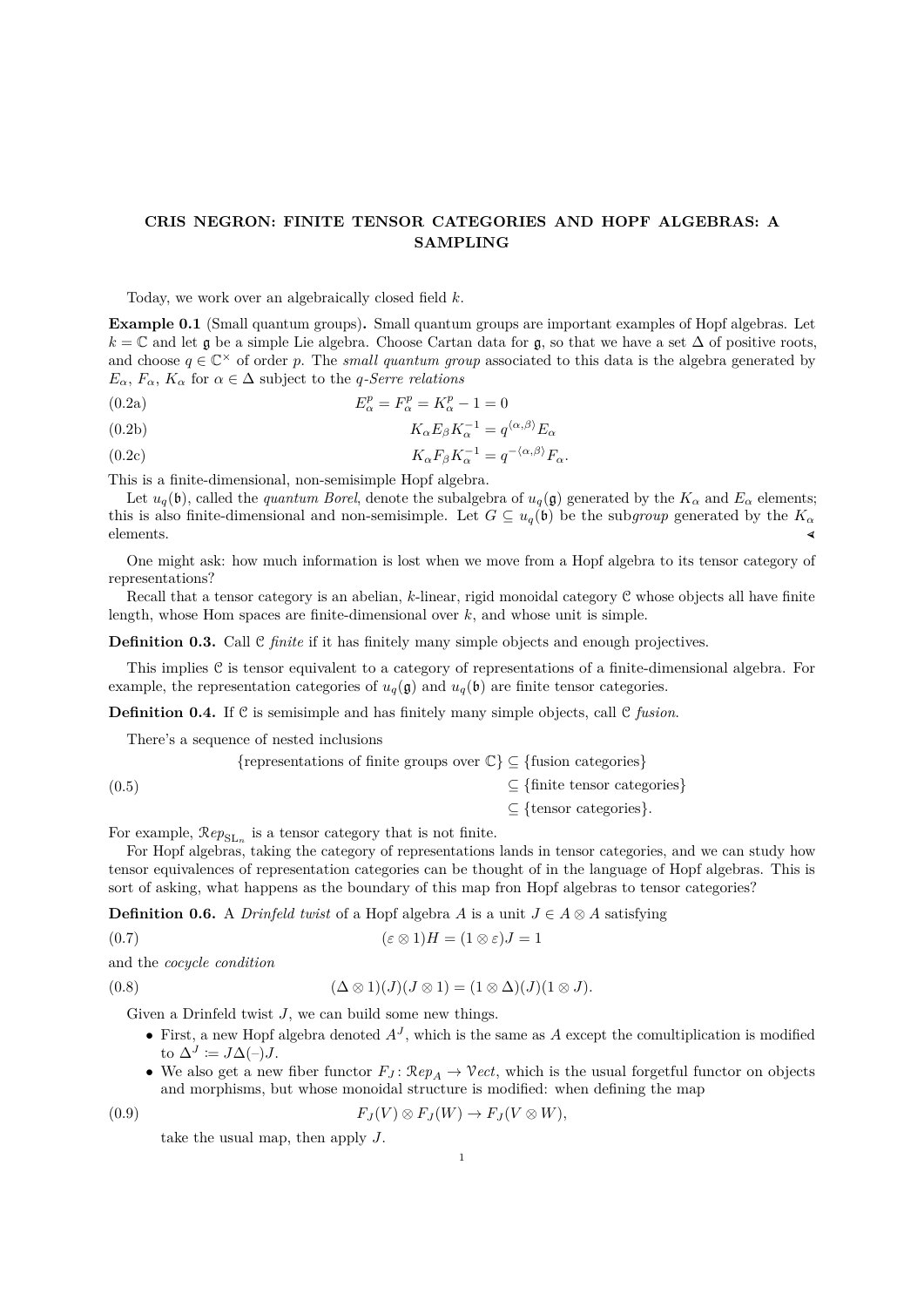**Theorem 0.10.** When A is a finite-dimensional Hopf algebra, all fiber functors  $\mathcal{R}ep_A \to \mathcal{V}ect$  arise from *Drinfeld twists in this way.*

**Theorem 0.11** (Ng-Schauenberg). Let A and B be finite-dimensional Hopf algebras such that  $\mathcal{R}e_{p_A} \simeq \mathcal{R}e_{p_B}$ as tensor categories. Then there is a Drinfeld twist *J* of *A* such that, as Hopf algebras,  $B \cong A<sup>J</sup>$ .

**Example 0.12** (Negron [Neg18]). Specializing to  $A = u_q(\mathfrak{b})$ , an equivalence  $\mathcal{R}ep_B \simeq \mathcal{R}ep_{u_q(\mathfrak{b})}$  leads to an alternating bicharacter  $J \in \text{Alt}(G^{\vee}) \subset T_w(u_q(\mathfrak{b}))$ , such that  $B \cong u_q(\mathfrak{b})^J$ . Since  $\text{Alt}(G^{\vee})$  is a finite set, this is particularly nice.

As we heard in Rowell's talk, the notion of being the category of representations of a Hopf algebra is not invariant under tensor equivalence, and more generally, Hopf algebra representation categories are not closed under reasonable operations on the class of tensor categories.

For example, if a group *G* acts on a tensor category C, then we can *equivariantize*, building a new tensor category  $\mathfrak{C}^G$ , the category of objects  $V \in \mathfrak{C}$  with compatible structural isomorphisms  $g \cdot V \stackrel{\cong}{\to} V$  for all  $g \in G$ . An embedding  $\mathcal{V}ect \hookrightarrow \mathcal{C}$  induces an embedding  $\mathcal{R}ep_G \hookrightarrow \mathcal{C}^G$ .

**Theorem 0.13** (Drinfeld-Gilyaki-Nikshych-Ostrik [DGNO10])**.** *Equivariantization defines a bijection between tensor equivalence classes of tensor categories with a G-action and tensor categories with a specified embedding of*  $\mathcal{R}ep_G$ *.* 

This ultimately implies that even if C admits a fiber functor (as representation categories of Hopf algebras must),  $\mathcal{C}^G$  might not, because there are categories containing  $\mathcal{R}ep_G$  but not admitting a fiber functor.

Tensor categories have connections with 2d conformal field theory, hence vertex operator algebras.

- Given a *rational conformal field theory* (equivalently, a rational vertex operator algebra), Y. Huang shows how to extract a modular fusion category.
- Given a *logathmic conformal field theory*, a series of papers by Huang-Lepowski-Zhang construct a modular tensor category, maybe with some additional assumptions. See in particular [HLZ11].

The upshot is that given an *finite* logarithmic vertex operator algebra *V* , its category of representations is a finite, braided tensor category which is nondegenerate and pivotal (hence ribbon).<sup>1</sup>

**Example 0.14.** Given a simple Lie algebra g over  $\mathbb{C}$  and  $p \in \mathbb{Z}_+$ , one can construct a non-rational vertex operator algebra denoted  $W_p(\mathfrak{g})$ , which is cut out of a lattice model by an action of  $u_q(\mathfrak{n})$  by something called short-screening operations. This was studied by Lentner and others.

These are understood in type  $A_1$  and, at  $p = 2$ , type  $B_n$ :  $W_p(\mathfrak{sl}_2)$  is the *triplet model* of Kausch (1991), and *W*2(B*n*) is the *symplectic fermion model* of Kausch [Kau00]. As established by Flandoli-Lentner [FL18], these have non-semisimple, modular representation theories. (

**Conjecture 0.15.** There is a modular equivalence  $F_{\otimes}$  from the category of representations of  $u_q(\mathfrak{g})$  to the category of representations of  $W_p(\mathfrak{g})$ , where  $q \coloneqq \exp(i\pi/p)$ .

This is mostly done for  $g = sf_2$ , but is completely open in general.

*Remark* 0.16. You should be careful with what's precisely meant by  $u_q(\mathfrak{g})$ . See work of Negron and several others.

To finish, let's talk a little bit about cohomology. Suppose C is a finite, but not semisimple, tensor category. Then let Proj  $C$  denote the subcategory of projective objects in  $C$ ; this has finitely many indecomposables *P*1*, . . . , Pn*, canonically labeled by the isomorphism classes of simple objects. Proj C has a *strong* fusion rule, with

(0.17) 
$$
P_i \otimes P_j \cong \bigoplus_k P_k^{\oplus N_{ij}^k}
$$

for some natural numbers  $N_{ij}^k$ . In fact, something stronger is true: Proj C can be described by discrete/numbertheoretic data. But what happens on the rest of C?

The *stable category* of C is Stab  $C := C/P_{\text{roj}} C$ . This is not an abelian category, though it is triangulated – in particular, it has a shift functor  $\Sigma$ : Stab C  $\rightarrow$  Stab C. This data is regulated by geometry and continuous

<sup>1</sup>NOTE by the notetaker: I missed a few of the references starting at this point of the talk. Sorry about that.